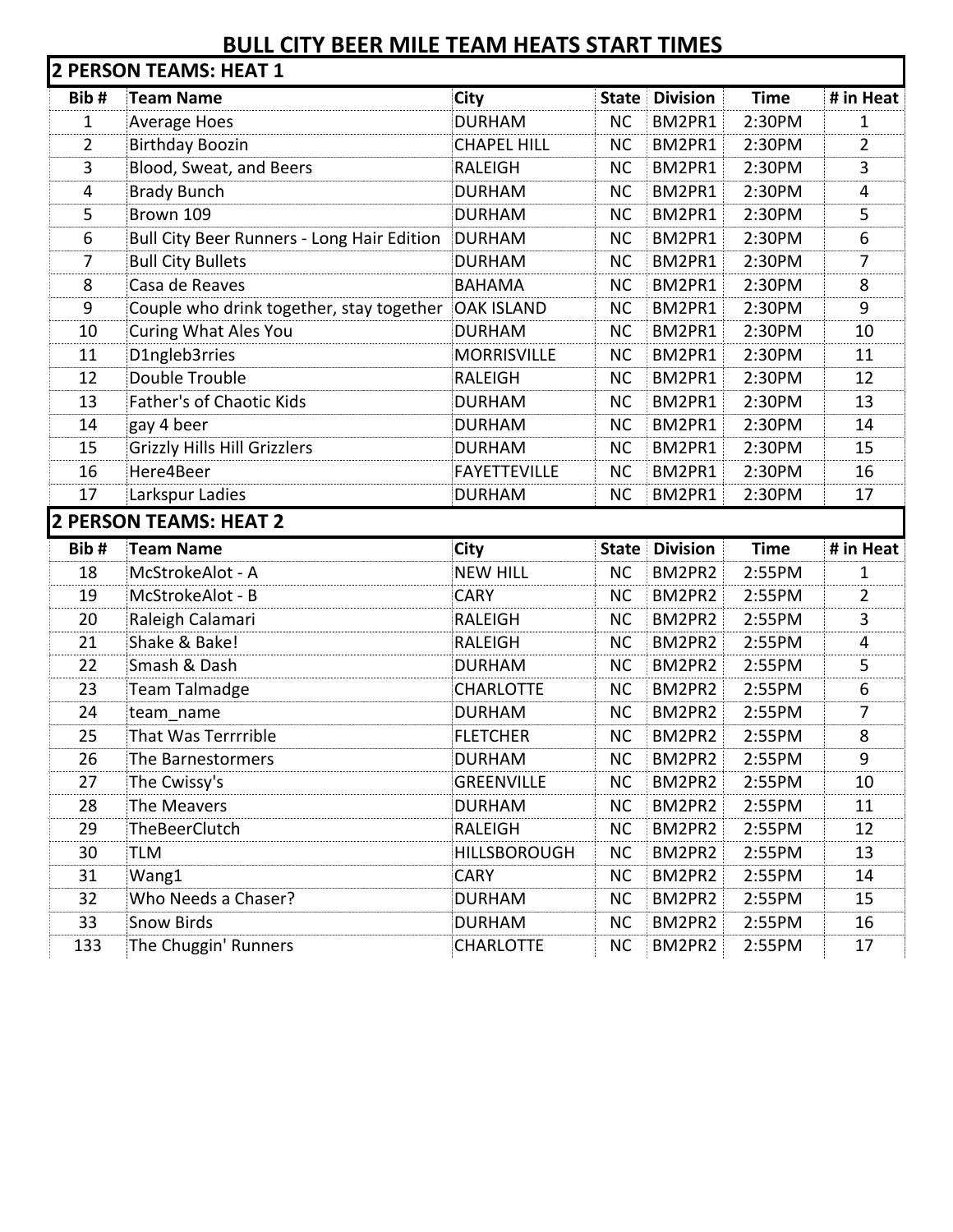## **BULL CITY BEER MILE TEAM HEATS START TIMES**

| Bib# | <b>Team Name</b>                           | <b>City</b>          | <b>State</b> | <b>Division</b> | <b>Time</b> | # in Heat      |
|------|--------------------------------------------|----------------------|--------------|-----------------|-------------|----------------|
| 100  | <b>Bad News Beers</b>                      | <b>MORRISVILLE</b>   | <b>NC</b>    | BM4PR3          | 3:20PM      | 1              |
| 101  | <b>Bankruptcy Brewskies</b>                | <b>WINSTON SALEM</b> | <b>NC</b>    | BM4PR3          | 3:20PM      | 2              |
| 102  | <b>Beer Pressure</b>                       | <b>DURHAM</b>        | <b>NC</b>    | BM4PR3          | 3:20PM      | 3              |
| 103  | <b>Beerdazzled Dinosaurs</b>               | <b>MORRISVILLE</b>   | <b>NC</b>    | BM4PR3          | 3:20PM      | $\overline{4}$ |
| 104  | Beery Bad @ Team Names                     | <b>DURHAM</b>        | <b>NC</b>    | BM4PR3          | 3:20PM      | 5              |
| 105  | Buffy and the Beer Slayers - A             | <b>RALEIGH</b>       | <b>NC</b>    | BM4PR3          | 3:20PM      | 6              |
| 106  | Buffy and the Beer Slayers - B             | <b>WILMINGTON</b>    | <b>NC</b>    | BM4PR3          | 3:20PM      | $\overline{7}$ |
| 107  | <b>Bull City Barf Bridgade</b>             | <b>RALEIGH</b>       | <b>NC</b>    | BM4PR3          | 3:20PM      | 8              |
| 108  | <b>Bull City Beer Runners</b>              | <b>DURHAM</b>        | <b>NC</b>    | BM4PR3          | 3:20PM      | 9              |
| 109  | <b>BURN BABES</b>                          | APEX                 | <b>NC</b>    | BM4PR3          | 3:20PM      | 10             |
| 110  | Catch Ya In The Beer-View                  | <b>DURHAM</b>        | <b>NC</b>    | BM4PR3          | 3:20PM      | 11             |
| 111  | Chug Chug Train                            | <b>DURHAM</b>        | <b>NC</b>    | BM4PR3          | 3:20PM      | 12             |
| 113  | <b>Cornwallis Crushers</b>                 | <b>DURHAM</b>        | <b>NC</b>    | BM4PR3          | 3:20PM      | 13             |
| 114  | Damn Near 60+/-                            | <b>DURHAM</b>        | <b>NC</b>    | BM4PR3          | 3:20PM      | 14             |
|      | <b>4 PERSON TEAMS: HEAT 2</b>              |                      |              |                 |             |                |
| Bib# | <b>Team Name</b>                           | <b>City</b>          | <b>State</b> | <b>Division</b> | <b>Time</b> | # in Heat      |
| 115  | Denim Dads                                 | <b>DURHAM</b>        | <b>NC</b>    | BM4PR4          | 3:45PM      | 1              |
| 116  | <b>Designated Drinkers</b>                 | <b>RALEIGH</b>       | <b>NC</b>    | BM4PR4          |             |                |
|      |                                            |                      |              |                 | 3:45PM      | $\overline{2}$ |
| 117  | Drinking Team with Running Problem         | <b>WAKE FOREST</b>   | <b>NC</b>    | BM4PR4          | 3:45PM      | 3              |
| 118  | <b>Eternal Hoptimists</b>                  | <b>DURHAM</b>        | <b>NC</b>    | BM4PR4          | 3:45PM      | 4              |
| 120  | Game and guzzle                            | <b>DURHAM</b>        | <b>NC</b>    | BM4PR4          | 3:45PM      | 5              |
| 121  | <b>Hotten-Ham Totspurs</b>                 | <b>DURHAM</b>        | <b>NC</b>    | BM4PR4          | 3:45PM      | 6              |
| 122  | Juggernauts                                | <b>DURHAM</b>        | <b>NC</b>    | BM4PR4          | 3:45PM      | 7              |
| 123  | No Pain No Beer                            | <b>RALEIGH</b>       | <b>NC</b>    | BM4PR4          | 3:45PM      | 8              |
| 124  | Not Gonna Be Last                          | ASHEVILLE            | <b>NC</b>    | BM4PR4          | 3:45PM      | 9              |
| 125  | <b>Physical Fitness Award Participants</b> | <b>DURHAM</b>        | <b>NC</b>    | BM4PR4          | 3:45PM      | 10             |
| 126  | Pour Timing                                | <b>DURHAM</b>        | <b>NC</b>    | BM4PR4          | 3:45PM      | 11             |
| 127  | Raff Can't Chug                            | <b>DURHAM</b>        | <b>NC</b>    | BM4PR4          | 3:45PM      | 12             |
| 128  | Run n' Gun                                 | <b>DURHAM</b>        | <b>NC</b>    | BM4PR4          | 3:45PM      | 13             |